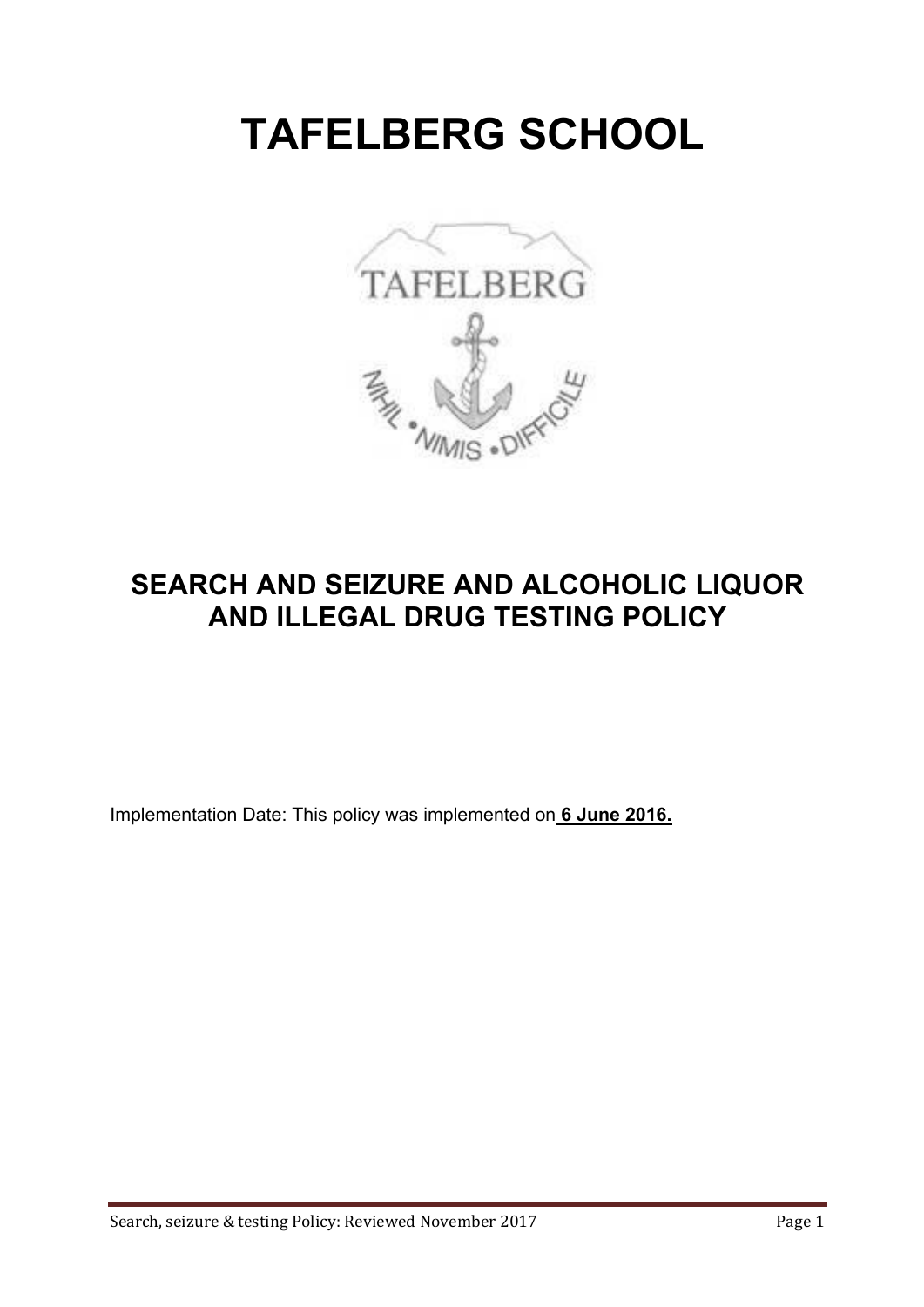### **CONTENTS**

#### **1. DEFINITIONS AND ABBREVIATIONS**

#### **2. INTRODUCTION**

2.1 Purpose of Policy

2.2 Scope and Application of Policy

#### **3. LEGISLATIVE FRAMEWORK**

#### **4. CONTEXT**

#### **5. SEARCH AND SEIZURE**

5.1 The Principal

5.2 Procedure for Random Search and Seizure

5.3 Delegation of Authority Owing to Unavailability of Principal

5.4 Dealing with a Learner who is Unwilling to be Searched

5.5 Seizure of Dangerous Objects, Alcoholic Liquor and Illegal Drugs

#### **6. TESTING FOR ALCOHOLIC LIQUOR AND ILLEGAL DRUGS**

6.1 Prohibition of Illegal Substances on School Premises

6.2 Legal Grounds to Administer Testing for Illegal Substances

6.3 Procedure to Administer Testing for Illegal Substances

6.4 Procedure for Alcohol and Drug Testing

6.4.1 Identification and Publication of Drug Testing Devices

6.4.2 Alcohol Testing

#### **7. RECORDING OF INFORMATION AND DISPOSAL OF DANGEROUS OBJECTS, ALCOHOLIC LIQUOR, ILLEGAL DRUGS AND URINE SAMPLES**

#### **8. NOTICES TO PARENTS AND DISCIPLINARY PROCEEDINGS**

8.1 Notice to Parents

8.2 Disciplinary Proceedings

#### **9**. **DISPUTING TEST RESULTS**

#### **10. DATE OF COMMENCEMENT**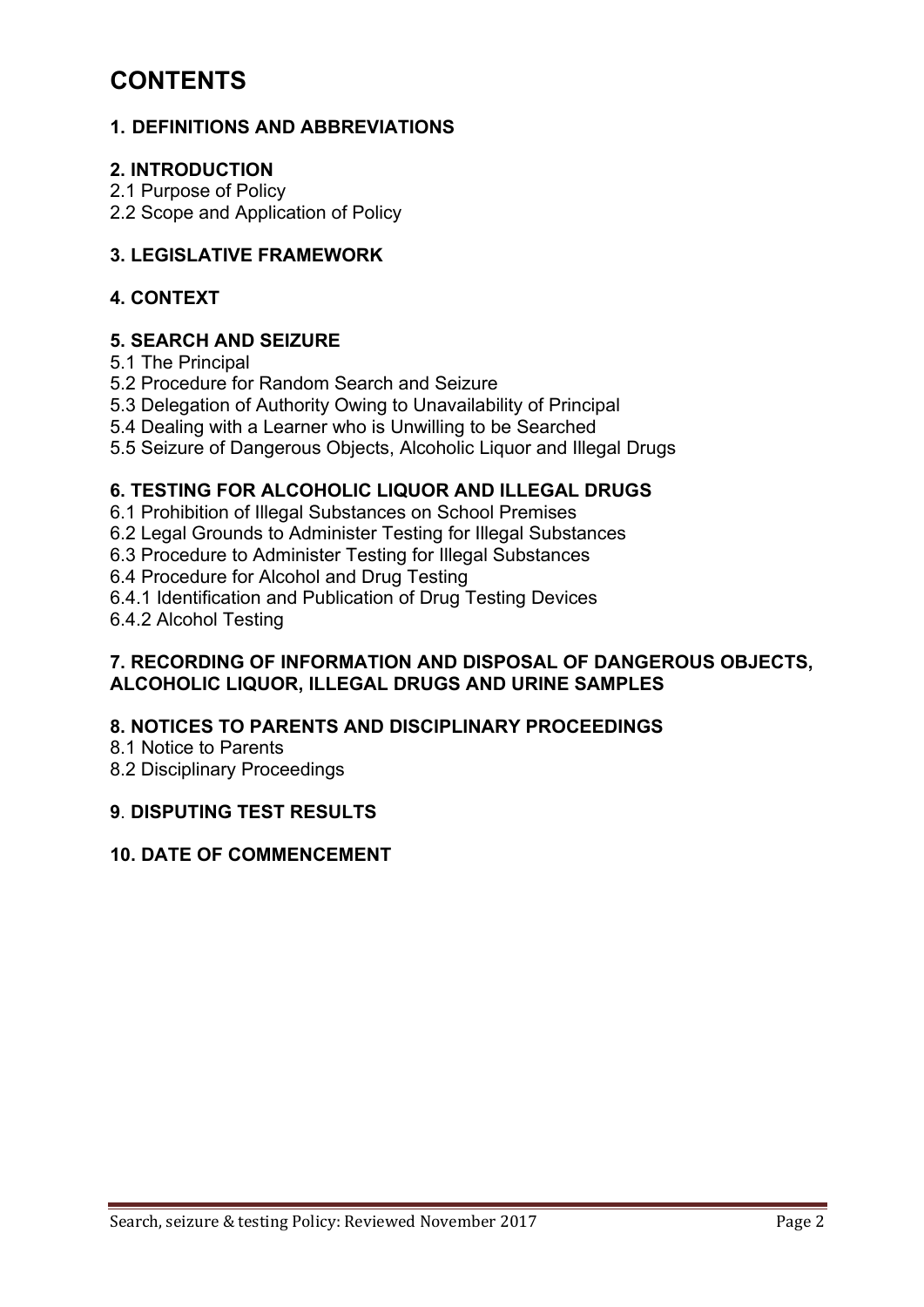### **1. DEFINITIONS AND ABBREVIATIONS**

In this policy, unless the context indicates otherwise –

#### '**alcoholic substance**' means –

- (a) any unlawful substance that has a psychological or physiological effect; or
- (b) any substance having such effect that is seen as unlawfully, and or
- (c) any unlawful intoxicating or stupefying drug substance;

'**Constitution**' means the Constitution of the Republic of South Africa, (Act 108 of 1996);

#### '**dangerous object**' means –

- (a) any explosive material or device;
- (b) any firearm, gas or electrical weapon;
- (c) any article, object or instrument that may be employed to cause bodily harm to a person or damage to property, or to render a person temporarily paralysed or unconscious; or
- (d) any object that
	- (i) the National Minister declares to be a dangerous object under the South African Schools Act for the purpose of that Act; or
	- (ii) the Provincial Minister declares by notice in the Provincial Gazette, to be a dangerous object for the purpose of this Act;

'**digital device**' means any mobile device used to make phone calls and or sends or receives messages using signals or information represented as digits and or which displays information and or visual images;

'**educator**' means an educator as defined in the Employment of Educators Act, 1998 (Act 76 of 1998);

'**Head of Department**' means the head of the Western Cape Education Department;

'**illegal drug**' means any drug as defined in the Drugs and Drug Trafficking Act, 1992 (Act 140 of 1992), that is used or possessed in the contravention of section 4 of that Act;

'**officer**' means the employee of the Western Cape Education Department appointed in terms of the Employment of Educators Act, 1998 (Act 76 of 1998)(Proclamation 138 of 1994), or the Public Service Act, 1994 (Proclamation 103 of 1994);

'**learner**' means any person receiving education or obliged to receive education in terms of the Act;

'**Provincial Minister**' means the Provincial Minister responsible for education in the Province;

'**principal**' means an educator appointed or acting as the head of a school;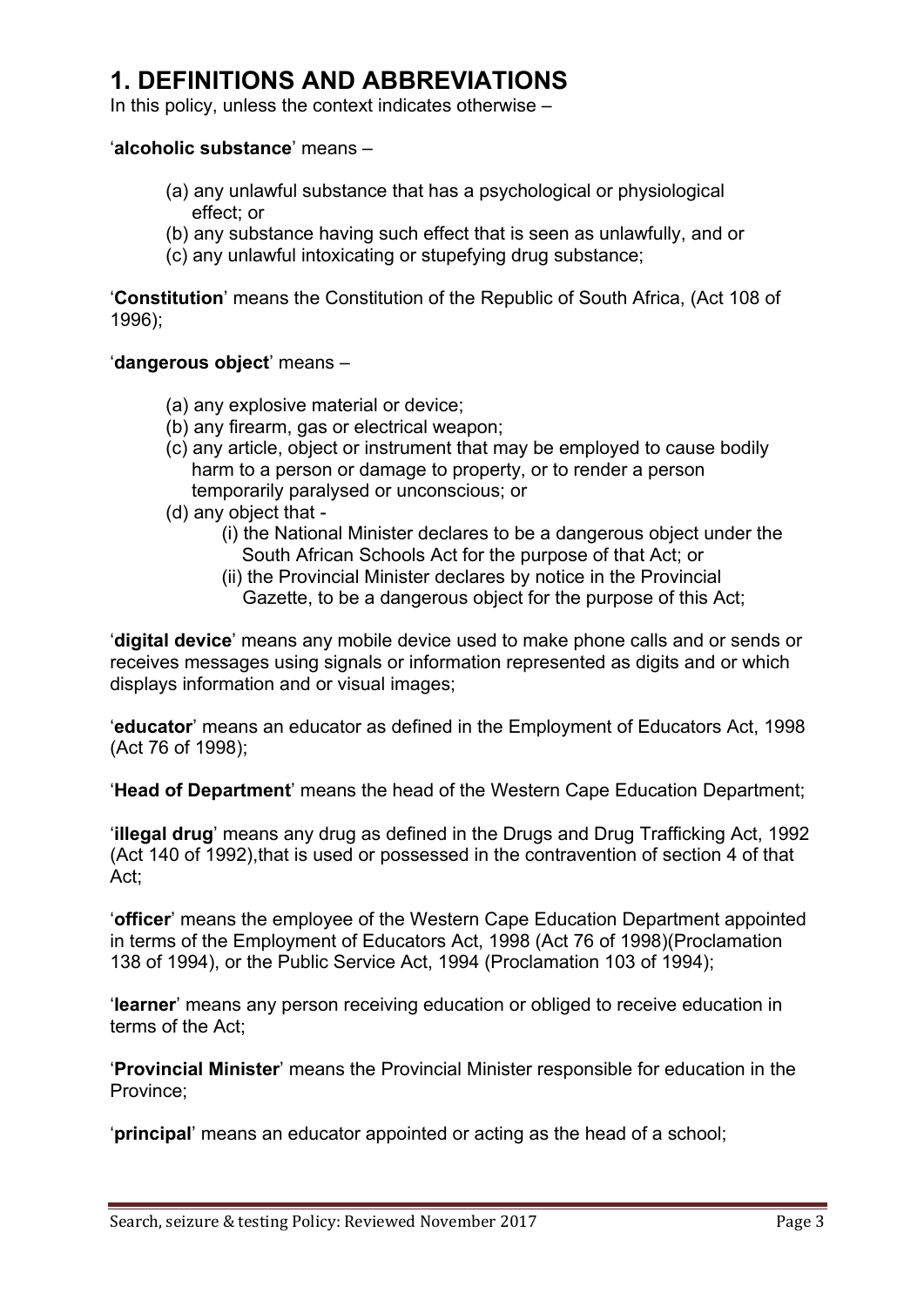'**parent**' means –

- (a) the parent or guardian of a learner;
- (b) the person legally entitled to custody of a learner; or
- (c) the person who undertakes to fulfil the obligations of a person referred to in paragraph (a) and (b);

'**school activity**' means any educational, cultural, sporting, fundraising or social activity of the school within or outside the school premises;

'**supervision**' means the management and control of learners at school or during school activity;

'**this Act**' means Western Cape Provincial School Education Act 1997 (Act 12 of 1997); and

'**Western Cape Education Department**' means the provincial department responsible for education in the Province.

#### **ABBREVIATIONS**

CPA Criminal Procedure Act, 1977 (Act 51 of 1977);

HOD Head of Western Cape Education Department;

NEPA National Education Policy Act, 1996 (Act 27 of 1996);

SANCA South African National Council on Alcoholism and Drug Dependency;

SAPS South African Police Services;

SASA South African Schools Act, 1996 (Act 84 of 1996), as amended;

WCED Western Cape Education Department;

WCP Western Cape Province; and

WCPSEA Western Cape Provincial School Education Act 1997 (Act 12 of 1997); as amended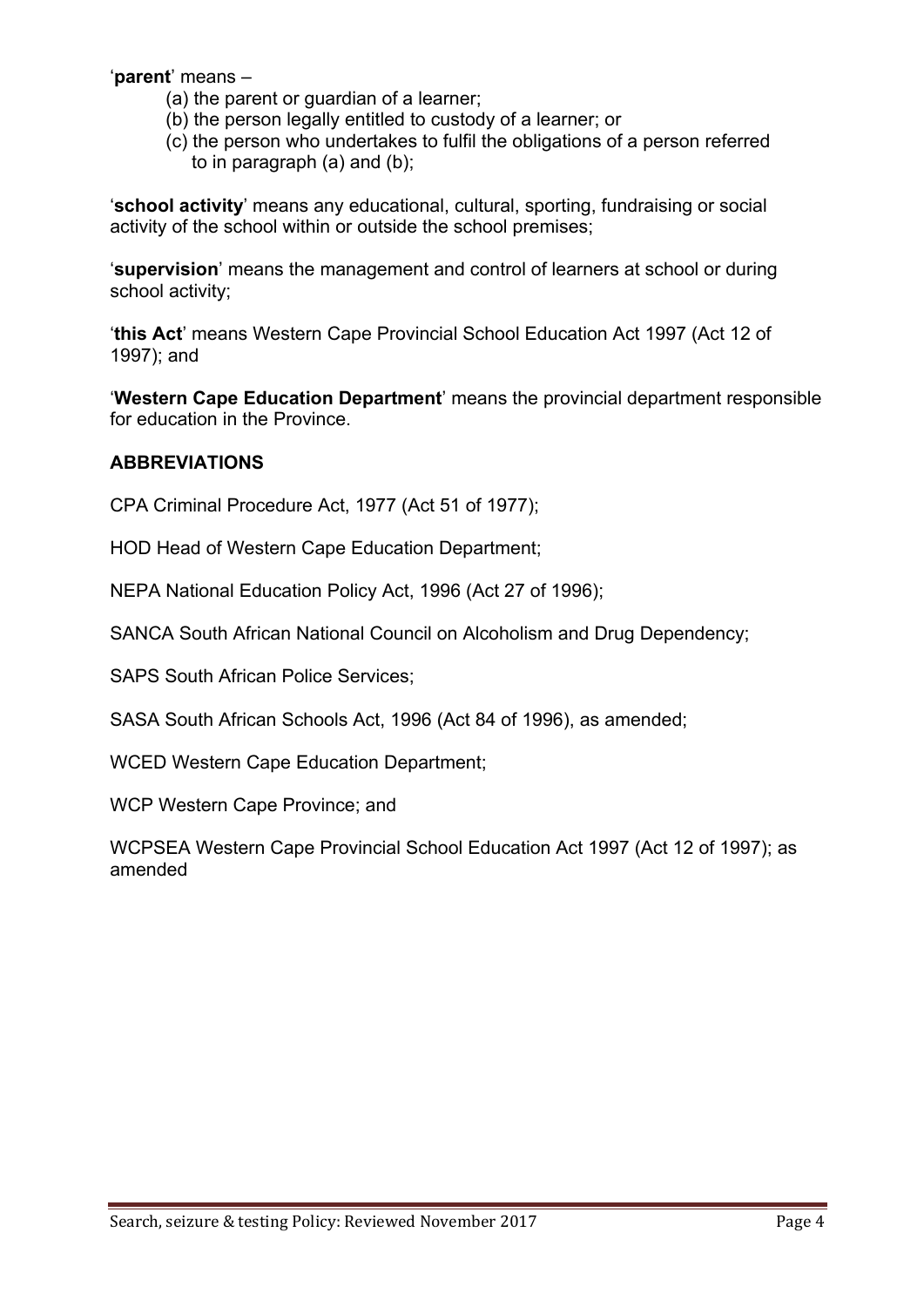# **2. INTRODUCTION**

#### **2.1 Purpose of Policy**

To provide Tafelberg School with standardised procedures to conduct searches and seizures ,and alcoholic liquor and illegal drug testing at Tafelberg School and applies to all learners of Tafelberg School.

#### **2.2 Scope and Application of Policy**

- 2.2.1 The Constitution of the Republic of South Africa, 1996, provides for a Bill of Rights. The following rights are relevant to random search and seizure and alcoholic liquor and illegal drug testing at schools:
- (i) Human dignity (section 10)  *Everyone has inherent dignity and the right to have their dignity respected and protected.*
- (ii) Privacy (section 14)
	- *Everyone has the right to privacy, which includes the right not to have*
	- *(a) Their person or home searched;*
	- *(b) Their property searched;*
	- *(c) Their possessions searched; or*
	- (d) *The privacy of their communications infringed*.
- 2.2.2 Random search and seizure and alcoholic liquor and illegal drug testing obviously would infringe on these rights. However, the Constitution itself provides that no right is absolute, given that any right in the Bill of Rights may be limited in terms of section 36.
- 2.2.3 Given that section 45A limits certain rights conferred in the Bill of Rights, it must be implemented with due regard to human dignity, privacy and the right to property of the learner concerned.
- 2.2.4 This Policy, therefore, serves to regulate the application of section 45A of the Act by providing the means by which such measures can be implemented, and the necessary procedures to be employed to achieve the purpose or objective of these legislative provisions in a school environment.

# **3. LEGISLATIVE FRAMEWORK**

Constitution of the Republic of South Africa, 1996 (Act 1 of 1996); Criminal Procedure Act, 1977 (Act 51 of 1977); Drugs and Drug Trafficking Act, 1992 (Act 140 of 1992); National Education Policy Act, 1996 (Act 27 of 1996); Regulations for Safety Measures for Public Schools; The South African Schools Act, 1996 (Act 84 of 1996) as amended; and The Western Cape Provincial School Education Act (Act 12 of 1997) as amended.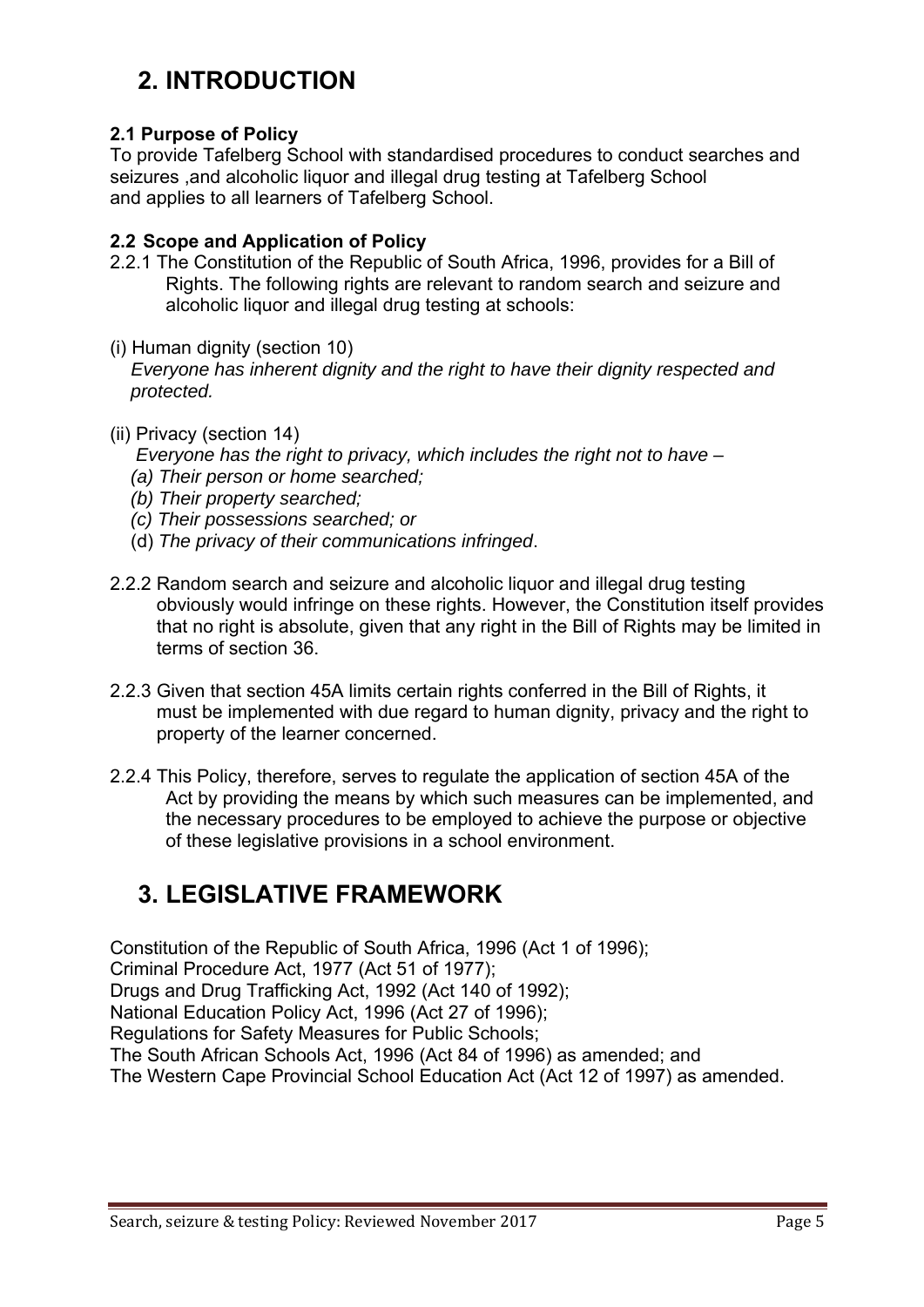# **4. CONTEXT**

The possibility exists that learners in possession of dangerous objects or alcoholic liquor or illegal drugs on our school grounds, may cause serious psychological damage or physiological injury to others. This directly contributes to the challenges of providing an education of progressively better quality for all learners.

This policy of search and seizure, and alcoholic liquor and illegal drug testing is adopted by Tafelberg School, and sets down strict procedures by which searches will be carried out by the principal or his delegates at school to protect the rights and dignity of learners. The intention of this policy is also to stem incidents of violence and use of illegal substances by learners, and to create a safe school environment for teaching and learning for all at Tafelberg School.

# **5. SEARCH AND SEIZURE**

#### **5.1 The Principal**

- 5.1.1 Section 45A of the Act stipulates that, unless authorised by the principal for legitimate educational purposes, no person may bring any dangerous object, alcoholic liquor or illegal drug(s) onto school premises or have in his or her possession any dangerous object, alcoholic liquor or illegal drug(s) during any school activity.
- 5.1.2 The principal may, for educational purposes, authorise the presence on the school premises of dangerous objects, such as pairs of scissors, needles and knives, for legitimate educational purposes, and of medicines prescribed by a doctor.

#### **5.2 Procedure for Search and Seizure**

- 5.2.1 In terms of section 45A(2)(a) of the Act, the principal or his or her delegate may search any learner, or the property of any learner, for any dangerous object, alcoholic liquor or illegal drug, if the principal reasonably suspects the presence of a dangerous object, alcoholic liquor or an illegal drug on the school premises or during a school activity. The following may be an indication of the presence of illegal drugs and dangerous objects at Tafelberg School:
- (a) Whistle-blowers informing the principal about their presence;
- (b) Reports from parents;
- (c) Traces of drugs and alcoholic liquor on the school premises;
- (d) Threats of the use of dangerous objects against other learners;
- (e) Injury as a result of the use of such objects; and
- (f) Any other reasonable indication.
- 5.2.2(a) Where there is a suspicion that learners have dangerous objects or alcoholic liquor or illegal drugs, in their school bags or lockers, the search will be directed at the learners' school bags and lockers only and may not be extended to their bodies.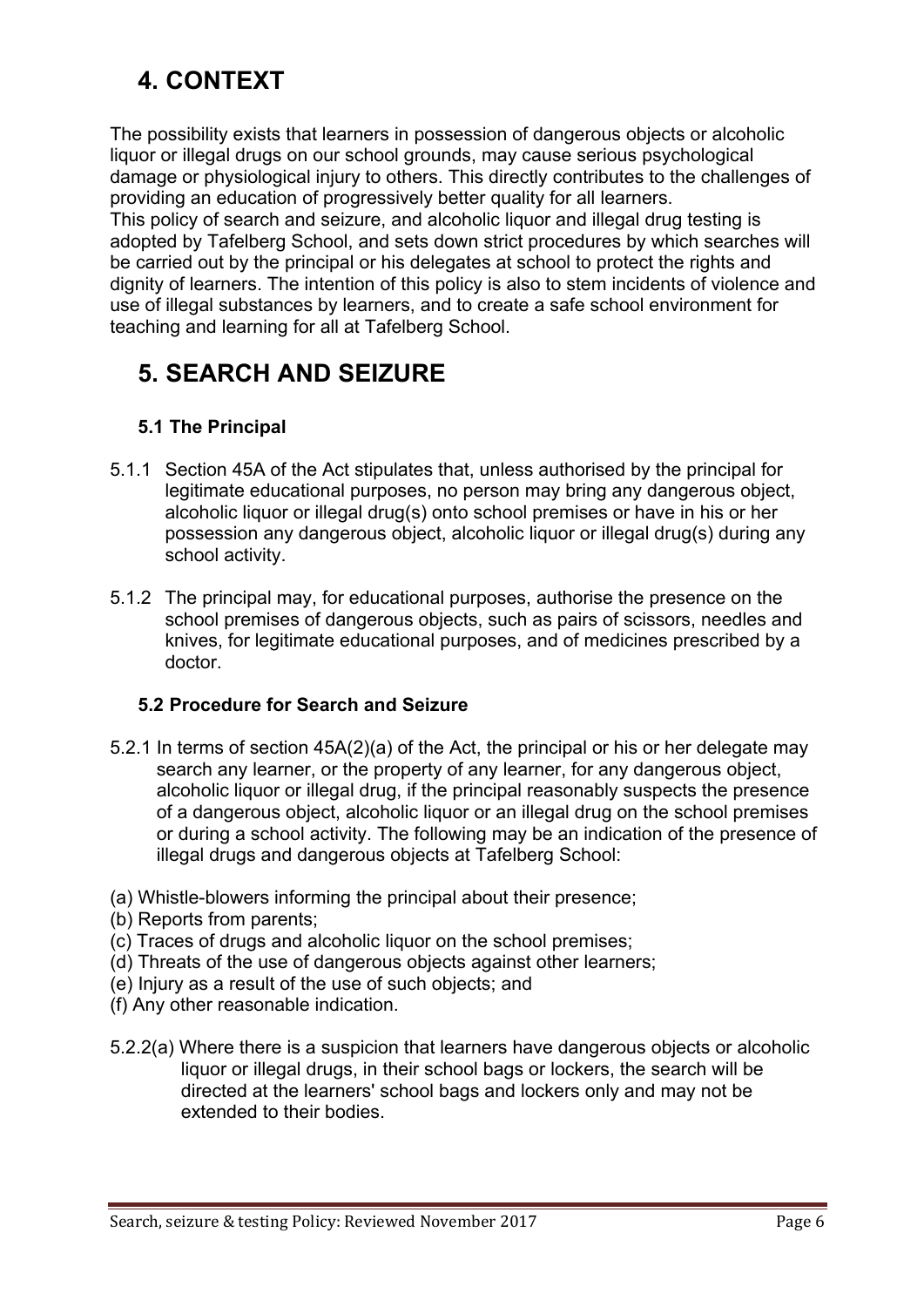- (b) Where there is a suspicion that learners are carrying dangerous objects or alcoholic liquor or illegal drugs in their pockets or elsewhere in their clothing, only their clothing and pockets may be searched, and not their property (such as school bags and lockers).
- (c) (i) If there is doubt about where the dangerous objects, alcoholic liquor and/or illegal drugs are hidden, the search must initially be directed at the belongings, such as school bags and lockers, of the learners/learner. The search of the bags and or lockers can be done without the presence of the learner concerned.
- (ii) If nothing is found in the school bags and lockers, the search may be directed at the clothes and body only.
- 5.2.3 Section 45A(4) of the Act stipulates that where a search contemplated in paragraph 5.2.1 entails the body search of any learner, the person searching the learner—
- (a) May not require the learner to remove any clothing other than outer clothing;
- (b) Shall be of the same gender as the learner; and
- (c) May carry out the search only in the presence of another member of staff who is also of the same gender as the learner.
- 5.2.4 The search must be conducted in a private area.
- 5.2.5 The search must not be extended to a search of any body cavity of the learner, and the learner's private parts may not be touched.
- 5.2.6 (a) If, as a result of a search or as a result of reliable information received, or for any other reason, the principal has good reason to believe that any dangerous object, alcoholic liquor or illegal drug is concealed on the body or person of a particular learner, the principal may request a member of the South African Police Services to conduct a more extensive search of that learner's person, which may entail the removal of clothing in terms of section 45A(5) of the Act.
- (b) If it is suspected that the learner has swallowed a suspicious object, the matter must be handed directly over to the police.
- (c) The principal or his or her delegate may seize any dangerous object, alcoholic liquor or illegal drug, found during the search in terms of section 45A(2)(b) of the Act.

#### **5.3 Delegation of authority owing to unavailability of principal**

- 5.3.1 Four educators, two females and two males, have been delegated to perform the search and seizure function in case the principal is not available. These names have been recorded in the log book so that there is certainty about whose responsibility it is to act in the principal's absence.
- 5.3.2 A search and seizure operation cannot be cancelled or postponed because the principal is not available.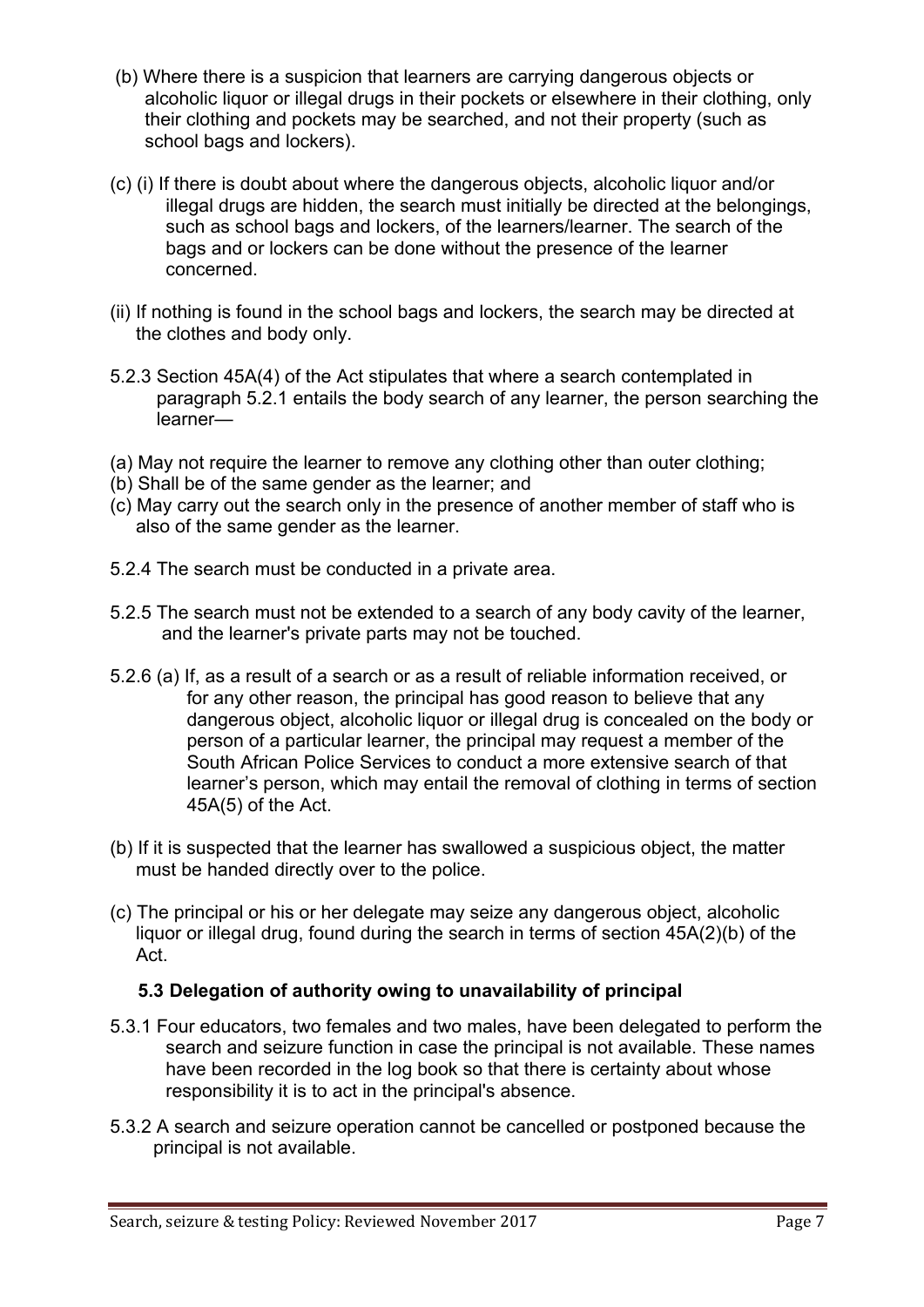#### **5.4 Dealing with a learner who is unwilling to be searched in terms of section 45A(5)**

- 5.4.1 If reasonably practicable, the parent should be telephoned or a message should be sent to the parent in some other way to inform the parent that the learner is unwilling to co-operate in a lawful search and seizure procedure as provided for by the Act, and that the learner will be handed over to the police.
- 5.4.2 If the parent indicates that he or she is willing to participate by instructing the learner to co-operate in a search and seizure that is being conducted in terms of section 45A of the Act and where the outcome is linked to an internal disciplinary process, –
- (i) The parent may be given a reasonable opportunity to come to the school and to instruct the learner to co-operate;
- (ii) The parent may also give such instruction to the learner and to the principal over the telephone or digital device;
- (iii) A witness must be with the learner while such conversation takes place; and
- (iv) The principal communicates with the parent, and the principal will explain the basis for the search and seizure according to the provisions of section 45A of the Act.
- 5.4.3 If either the learner or the parent refuses to co-operate, the matter and the learner will be handed over to the police so that they may conduct a search in terms of the Criminal Procedure Act. The outcome of such a search is linked to a Criminal Court Process with the possibility of criminal prosecution.

#### **5.5. Seizure of Dangerous Objects, Alcoholic Liquor and Illegal Drugs**

- 5.5.1 The principal, or his or her delegate or a police officer, may seize any dangerous object or alcoholic liquor or illegal drugs present on a public school premises or on a person on the school premises or at a school activity.
- 5.5.2 Section 45A(6) of the Act determines that any dangerous object, alcoholic liquor or illegal drug that has been seized shall be —
- (a) Clearly and correctly labelled with full particulars, including—
	- (i) Where it was found and, if applicable, the name of the learner in whose possession it was found;
	- (ii) The time and date of search and seizure;
	- (iii) An incident reference number;
	- (iv) The name of the person who conducted the search;
	- (v) The name of the member of staff in whose presence the search was conducted, where applicable; and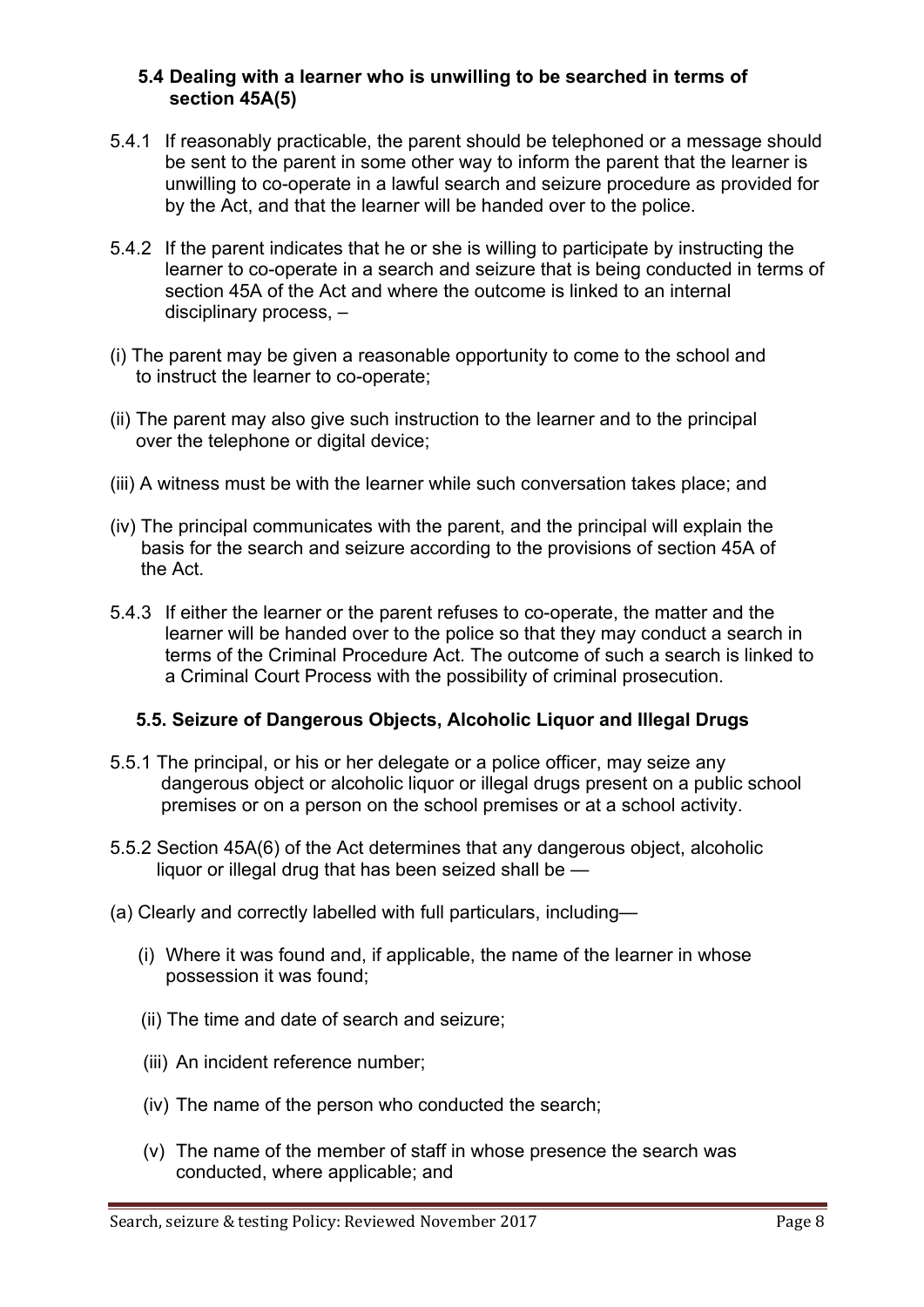- (vi) Any other details that may be necessary to identify the item and incident;
- (b) Recorded in the school record book; and
- (c) Handed over to a member of the South African Police Services immediately to dispose of it in terms of section 31 of the Criminal Procedure Act, 1977 (Act 51 of 1977).
- 5.5.3 Section 45A(7) of the Act determines that, if the police cannot collect the dangerous object, alcoholic liquor or illegal drug from the school immediately, the principal or his or her delegate shall –
- (a) Take the dangerous object, alcoholic liquor or illegal drug to the nearest police station; and
- (b) Hand the dangerous object, alcoholic liquor or illegal drug over to the police to dispose of it in terms of section 31 of the Criminal Procedure Act, 1977.
- 5.5.4 Section 45A(8) of the Act determines that the police officer who receives the dangerous object, alcoholic liquor or illegal drug shall issue an official receipt to the principal or delegate.

### **6 TESTING FOR ALCOHOLIC LIQUOR AND ILLEGAL DRUGS**

- 6.1 Prohibition of Illegal Substances on the Premises of Tafelberg School in terms of section 45A(1) of the Act.
- 5.4.4 Unless authorised by the principal for legitimate educational purposes, no person may bring any dangerous object, alcoholic liquor or illegal drug onto school premises or have in his or her possession any dangerous object, alcoholic liquor or illegal drug, on school premises or during any school activity.
- 5.5 Legal Grounds to Administer Testing for Illegal Substances
- 5.5.1 Sub-section 45A(9) of the Act determines that the principal or his or her delegate may administer a urine or other non-invasive test to any learner if the principal has reasonable ground for suspecting that the learner —
	- (a) Is in possession of or using alcoholic liquor or illegal drugs; or
	- (b) Is under the influence of alcoholic liquor or illegal drugs, during school hours or at a school activity.
- 5.6 Procedure to Administer Testing for Illegal Substances
- 5.6.1 A learner contemplated in paragraph 6.2 may be subjected to a urine or other non invasive test, as stipulated in section 45A(10), for alcoholic liquor or illegal drugs only if —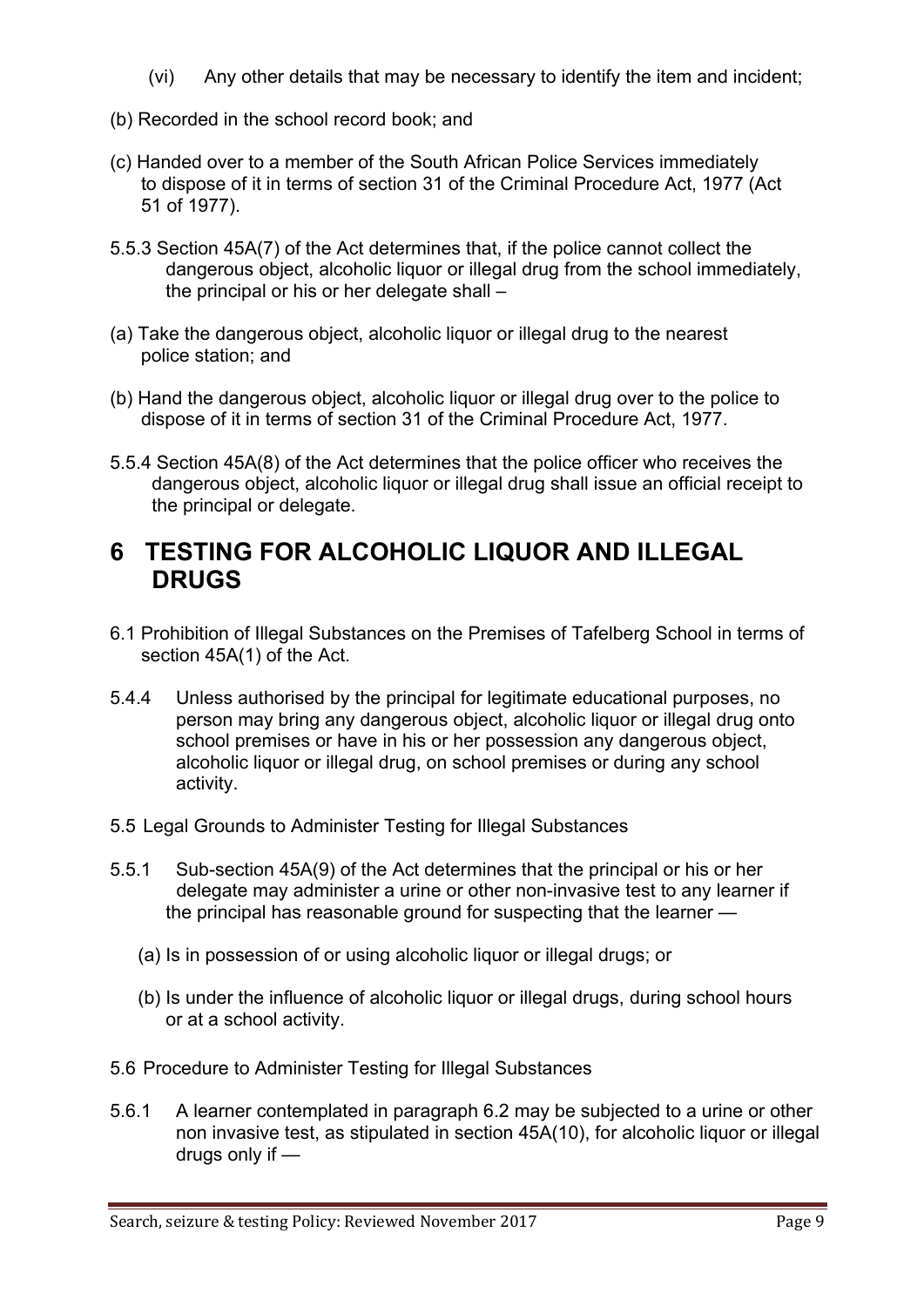- (a) The test is conducted by a person of the same gender as the learner;
- (b) It is done in a private area;
- (c) One adult witness, of the same gender as the learner, is present;
- (d) The sample is clearly and correctly labelled with full particulars as contemplated in sub-section (6), with the necessary changes; and
- (e) A device contemplated in section 8A(11) of the South African Schools Act is used.
- 5.7 Practical Steps to Alcohol and Drug Testing
- 6.4.1. A school may use any one of the devices listed below as stated in the WCED Guidelines for Random Search and Seizure and Alcoholic Liquor and Illegal Drug Testing.
	- (i) Drug Detective Wipe Detection System for Surfaces
	- (ii) One Step Home Cocaine Test Strip
	- (iii) Multi-drug Test
	- (iv) Quicktox Drug Screen Discard Test
	- (v) Monitect Drug Screen Casette Test
	- (vi) Toxcup Drug Screen Cup Test
	- (vii) Multipanel Drug Testing Device
	- (viii) Smart Check Drug Screen Test
	- (ix) Drug Smart Cup
	- (x) Avitar Oral Screen 4 or Drugometer.
- 6.4.2 For the purpose of alcohol testing, a SABS approved instrument can be used or, with the permission of the parent, a blood test may be conducted at an accredited medical facility.
- 6.4.3 The Device
- 6.4.3.1 The testing kit must be opened in the presence of the learner who is to be tested.
- 6.4.3.2 A learner who is to be tested must first be asked if he or she has taken any medicinal substance.
- 6.4.3.3 The test must be conducted
	- (i) by a person of the same gender;
	- (ii) in the presence of an adult witness of the same gender as the learner; and
	- (iii) away from the presence of other learners and individuals.
- 6.4.4 The person conducting the test must wear latex gloves.
- 6.4.5 The package insert of each device indicates how the result of that test is to be conducted and interpreted.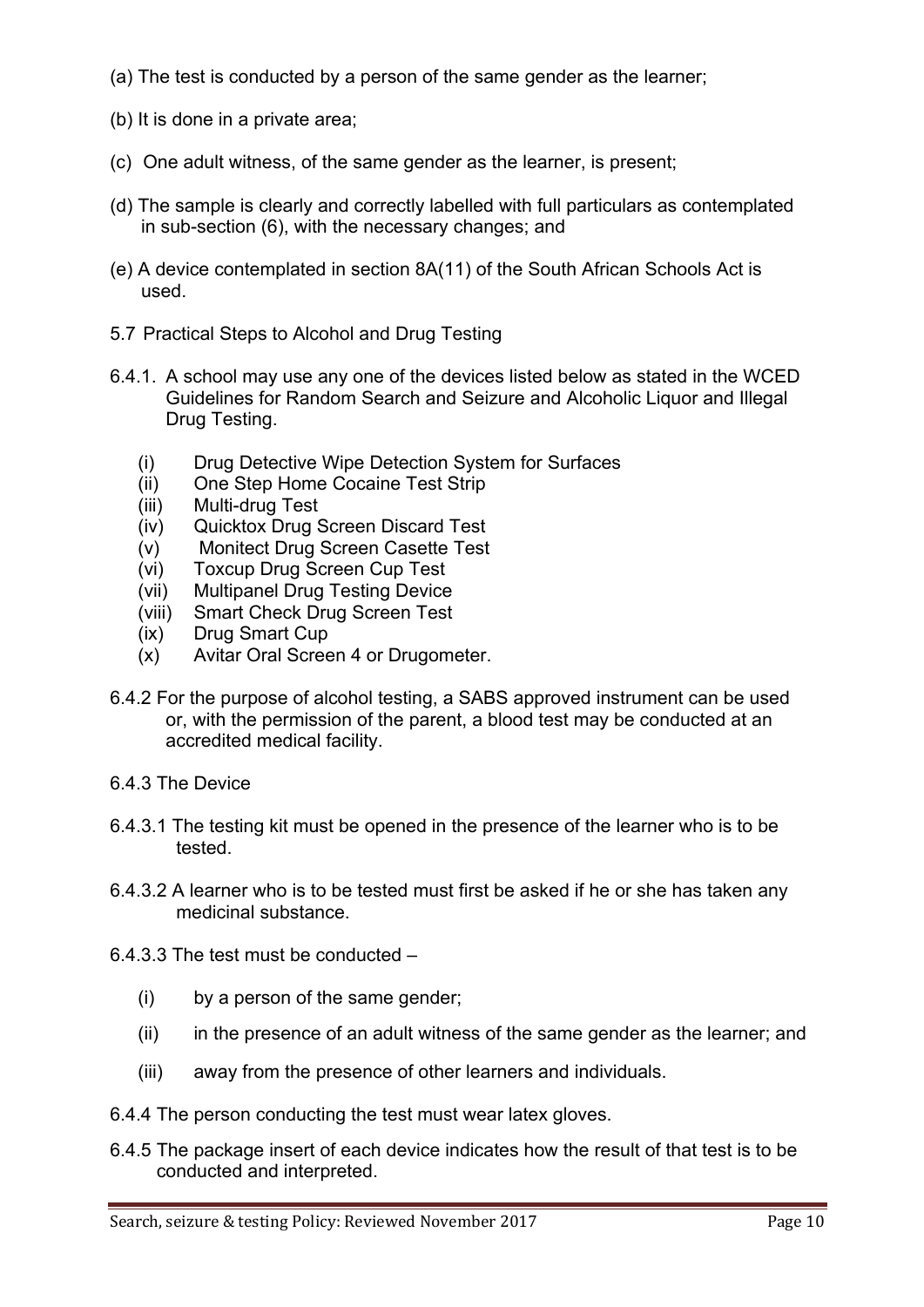- 6.4.6 The information contained in the packet insert must be read by the principal or his delegate in the presence of a learner before the test is conducted.
- 6.4.7 The test must be conducted as prescribed in the package insert.

### **7 RECORDING OF INFORMATION AND DISPOSAL OF DANGEROUS OBJECTS, ALCOHOLIC LIQUOR, ILLEGAL DRUGS AND URINE SAMPLES**

- 7.1 Any dangerous object, alcoholic liquor or illegal drug that has been seized or urine sample that has been tested must be clearly and correctly labeled with full particulars, including:
	- (a) the name of the learner in whose possession it was found or whose sample was taken;
	- (b) the time and date of search and seizure or sample taken;
	- (c) an incident reference number;
	- (d) the name of the person who searched or tested the learner;
	- (e) the name of the witness; and
	- (f) any other details that may be necessary to identify the item and the incident.
- 7.2 All the details must be recorded in the school record book.
- 7.3 After the dangerous object, alcoholic liquor or illegal drug has been seized, the principal or his or her delegate may hand the object to either the police or the parent.
- 7.4 If the object that has been seized is illegal, the principal or his or her delegate is obliged to hand it to the police.
- 7.5 The principal or his or her delegate must take the object concerned to the nearest police station if the police cannot collect it.
- 7.6 The police officer who receives the object must issue a receipt to that effect.

### **8 NOTICE TO PARENTS AND DISCIPLINARY PROCEDURES**

- 8.1 Notice to Parents Section 45A(11) of the Act stipulates that the principal or his or her delegate shall —
- (a) Within one working day, if practicable, inform the parent of the learner concerned that a test or search and seizure was done in respect of his or her child; and
- (b) Inform the learner and parent of the result of the test immediately after it becomes available.